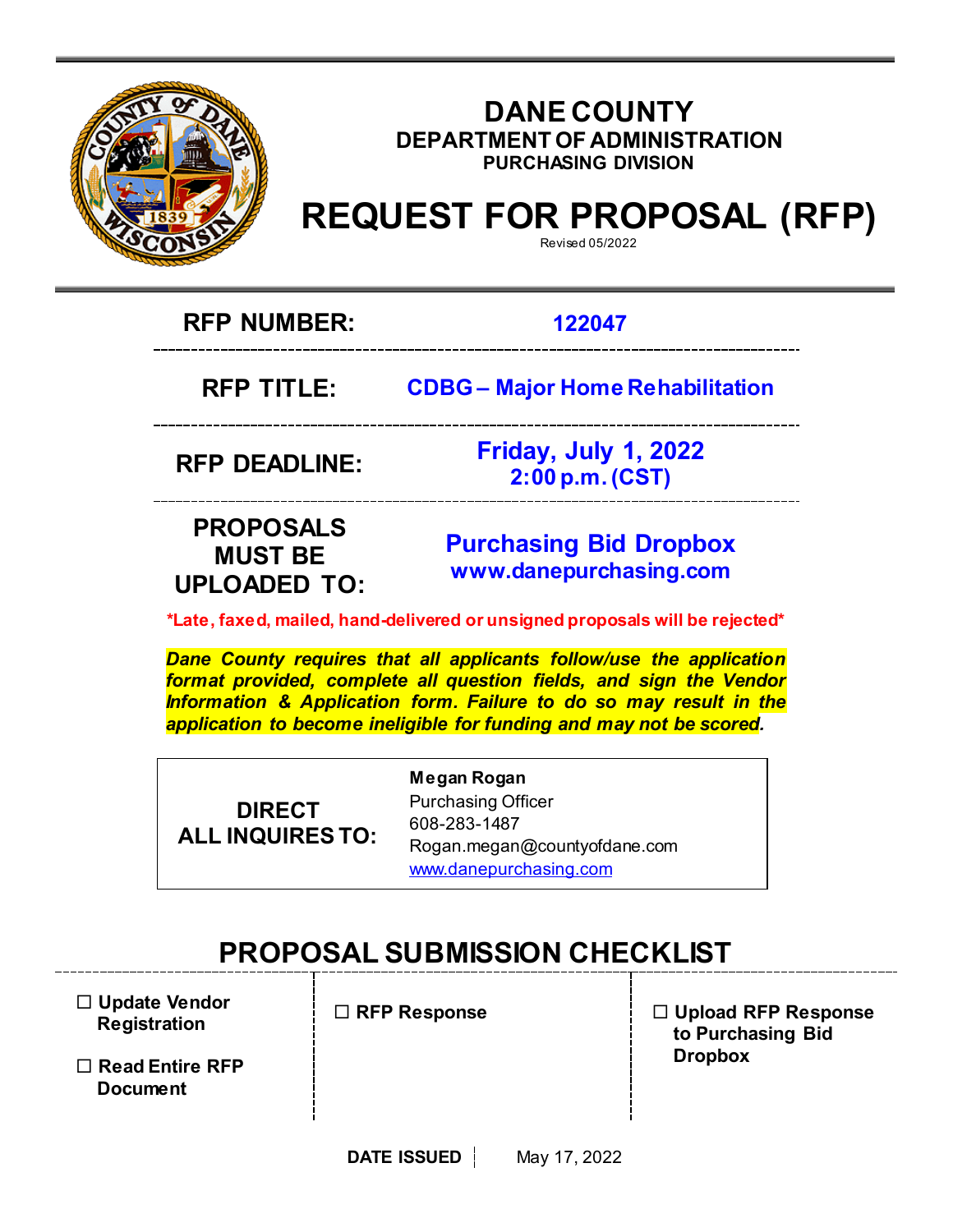# **Table of Contents**

#### **1.0 RFP OVERVIEW**

- 1.1 Introduction<br>1.2 Clarification
- 1.2 Clarification of the Specifications<br>1.3 Vendor Conference
- Vendor Conference
- 1.4 Calendar of Events
- 1.5 Evaluation Criteria
- 1.6 Submittal Instructions

#### **2.0 PROJECT OVERVIEW AND SCOPE OF SERVICES**

- 2.1 Definitions and Links
- 2.2 Scope of Services/Specification Overview

### **3.0 PROPOSAL PREPARATION REQUIREMENTS**

- 3.1 Attachment A Vendor Information
- 3.2 Need and Justification
- 3.3 Beneficiaries
- 3.4 Project Approach
- 3.5 Experience and Qualifications
- 3.6 Financial Information
- 3.7 Mandatory Requirements

#### **4.0 REQUIRED FORMS – ATTACHMENTS**

- 4.1 Attachment A Vendor Information
- 4.2 Attachment B Dane County Application for 2023 CDBG Funds

#### **5.0 APPENDICES**

**Appendix A – Dane County Urban County Consortium members**

**Appendix B – Oral Presentation Question**

**Appendix C – CDBG Housing Rehabilitation – Deferred Payment Loan Program Standards**

**Appendix D – CDBG/HOME Program Rehabilitation Manual**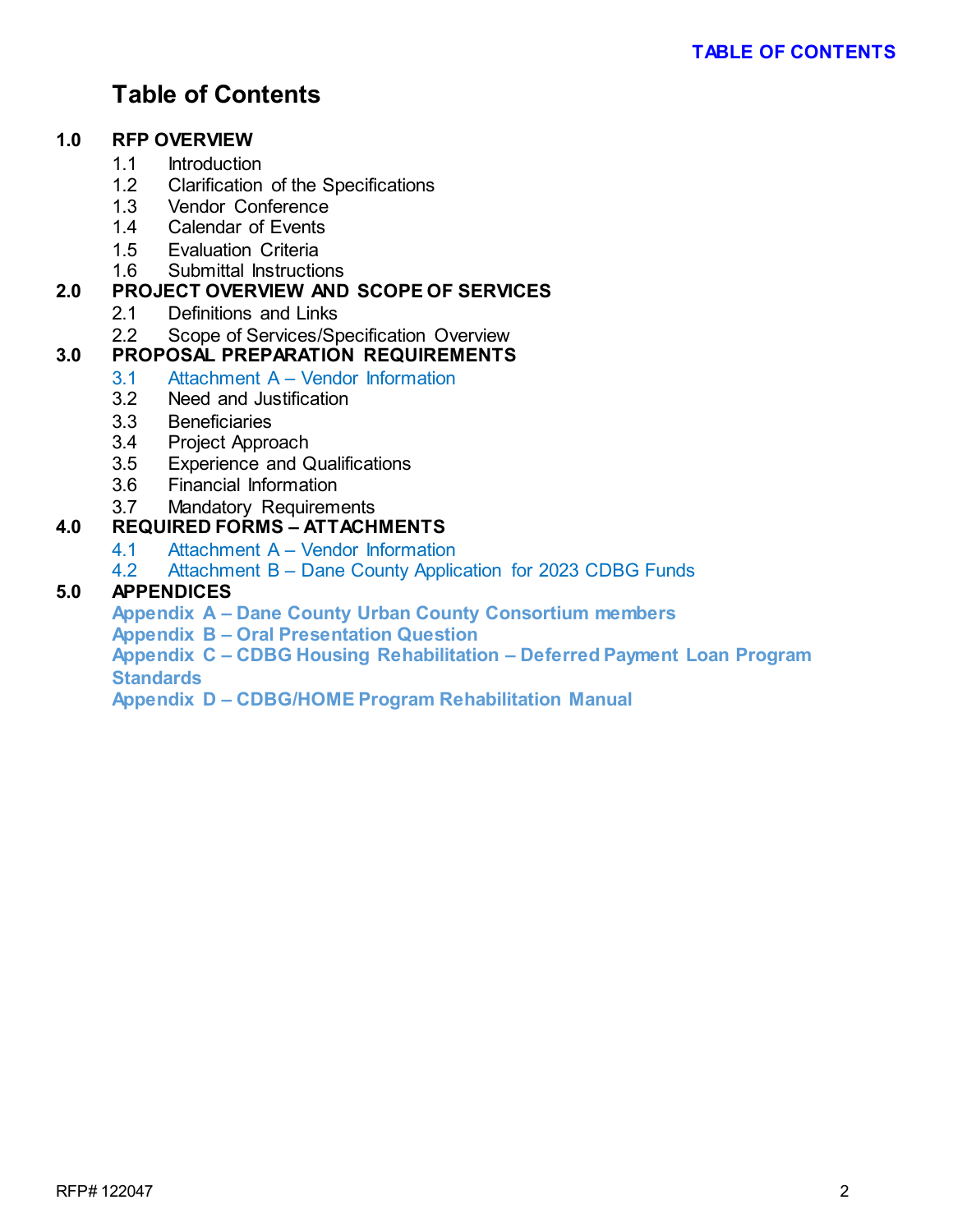#### **1.0 RFP OVERVIEW**

#### **1.1 Introduction**

The purpose of this document is to provide interested parties with information to enable them to prepare and submit a proposal according to the specifications set forth within this document.

The County intends to use the results of this process to award a contract or issue of purchase order for the product(s) and or services(s) stated.

**The Dane County Purchasing Division is the sole point of contact for questions and issues that may arise during the RFP process.**

**Dane County requires that all applicants follow/use the application format provided, complete all question fields, and sign the Vendor Information & Application form. Failure to do so may result in the application to become ineligible for funding and may not be scored.**

**The amount of funding available for this project is unknown at this time. The funding of this project is contingent upon Dane County's receipt of Community Development Block Grant and/or HOME Investment Partnership program funds from the federal department of Housing and Urban Development.**

#### **1.2 Clarification of the Specifications**

All inquiries concerning this RFP must be **emailed** to the **person indicated on the cover page** of the RFP Document.

Any questions concerning this RFP must be submitted in writing by e-mail on or before the stated date on the **Calendar of Events** (Section 1.4).

Proposers are expected to raise any questions, exceptions, or additions they have concerning the RFP document at this point in the RFP process. If a proposer discovers any significant ambiguity, error, conflict, discrepancy, omission, or other deficiency in this RFP, the proposer should immediately notify the contact person of such error and request modification or clarification of the RFP document.

Proposers are prohibited from communicating directly with any employee of Dane County, except as described herein. No County employee or representative other than those individuals listed as County contacts in this RFP is authorized to provide any information or respond to any question or inquiry concerning this RFP.

#### **1.3 Vendor Conference**

There will not be a vendor conference.

#### **1.4 Calendar of Events**

Listed below are specific and estimated dates and times of actions related to this RFP. The actions with specific dates must be completed as indicated unless otherwise changed by the County. In the event that the County finds it necessary to change any of the specific dates and times in the calendar of events listed below, it will do so by issuing an addendum to this RFP and posting such addendum on the Dane County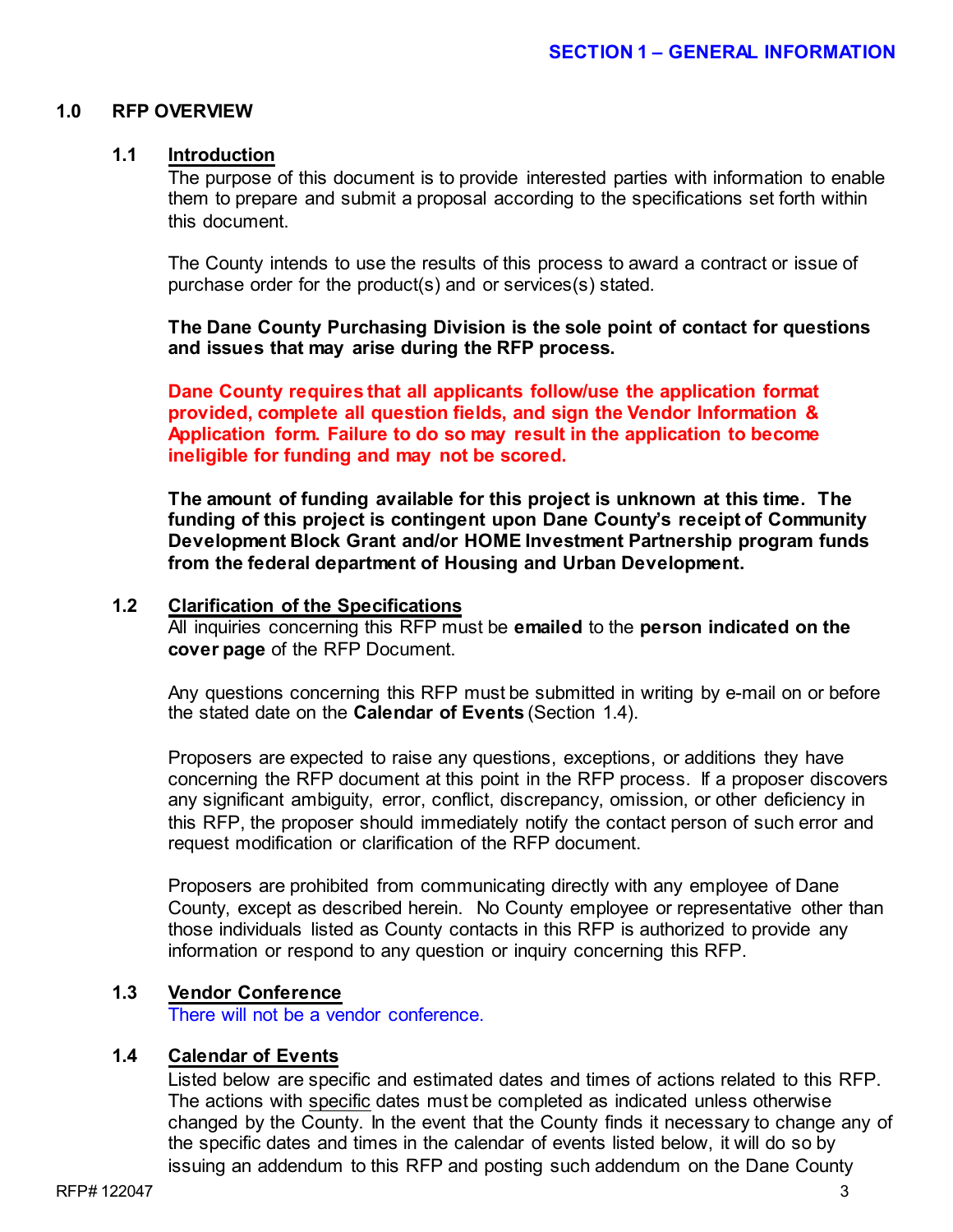#### **SECTION 1 – GENERAL INFORMATION**

| <b>DATE</b>             | <b>EVENT</b>                                                                                               |
|-------------------------|------------------------------------------------------------------------------------------------------------|
| May 17, 2022            | <b>RFP</b> Issued                                                                                          |
| June 23, 2022           | Last day to submit written inquiries (2:00 p.m. CST)                                                       |
| June 25, 2022           | Addendums or supplements to the RFP posted on<br>the Purchasing Division website                           |
| July 1, 2022            | Proposals due (2:00 p.m. CST)                                                                              |
| Week of August 15, 2022 | Oral Presentations by invited vendors                                                                      |
| Fourth Quarter of 2022  | Notification of intent to award sent to vendors                                                            |
| Spring of 2023          | Contract start date (subject to change based on<br>County's notice of CDBG & Home allocation from<br>HUD). |

[website.](http://www.danepurchasing.com/) There may or may not be a formal notification issued for changes in the estimated dates and times.

If funding is awarded, funds will not be available until (at minimum):

- 1. A Contract Agreement is executed between the award recipient and Dane County;
- 2. Pre-award compliance requirements are met by award recipient. These vary depending on the nature of the project, and may include but not limited to completion of an Environmental Review; evidence of adequate record-keeping system; and obtaining necessary permits.

**Please keep in mind that a contract agreement cannot be executed until HUD has approved Dane County's 2023 Annual Action Plan. Timing of the submission and approval of Dane County's Annual Action Plan varies depending on HUD's announcement of the annual entitlement allocations, which is generally 3-4 months into the program year.** 

#### **1.5 Evaluation Criteria**

In order to be evaluated, programs must: 1) be an eligible activity, 2) be located in, or provide services to, residents of one of the member communities of the Dane County Urban County Consortium, 3) address one of the funding priority areas established by the CDBG Commission, 4) not be a HUD listed debarred or ineligible contractor, and 5) if CDBG eligible, meet one of the three national objectives. Applications deemed eligible will be presented to the CDBG Commission Application Review Team.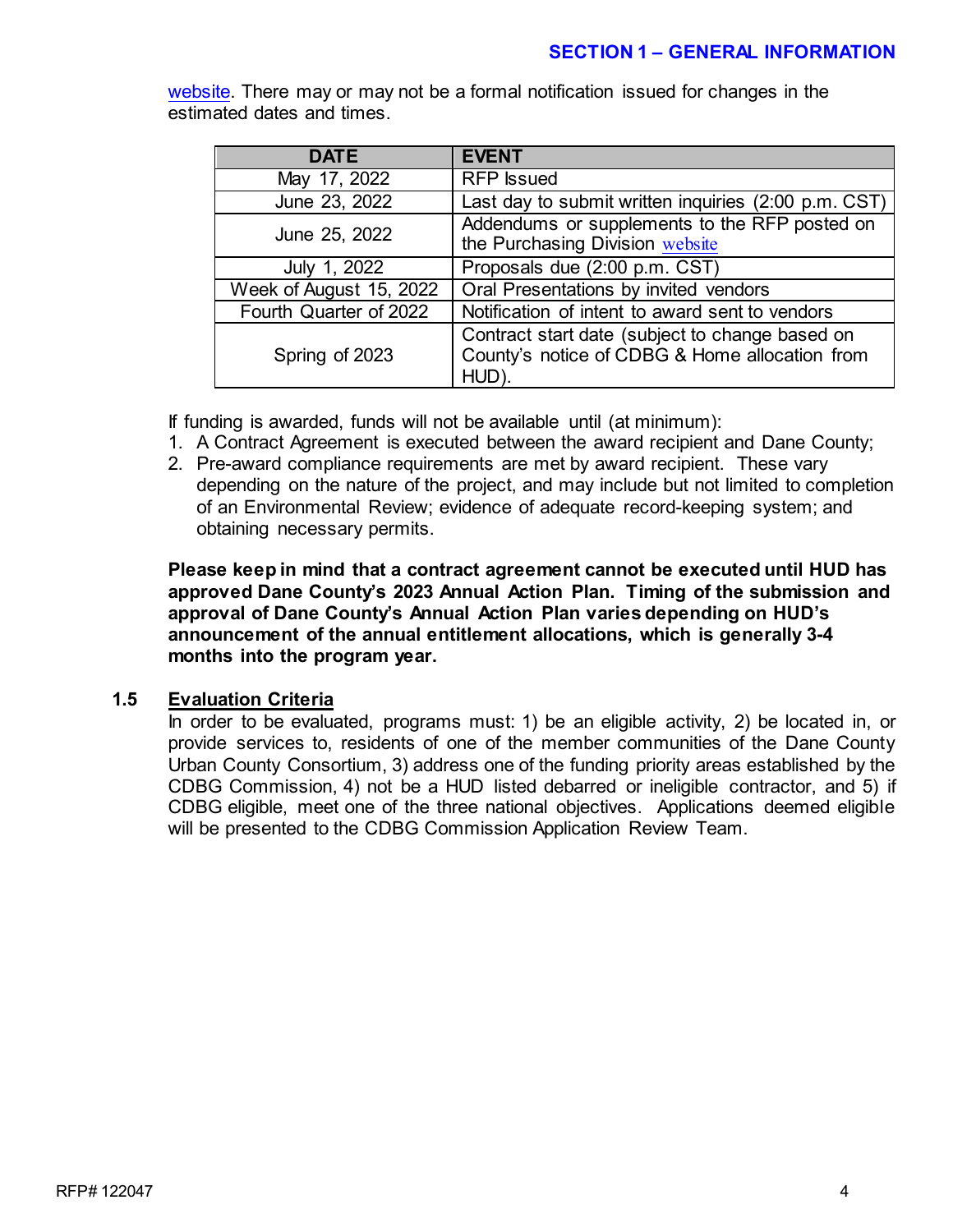#### **SECTION 1 – GENERAL INFORMATION**

**Application Review Criteria** Item Maximum **Points** 1. National Objective- Need and National Objective-Need and<br>Justification 30 2. Project Approach and the state of the 30 3. Experience and Qualifications 15 4. Financial Information 15 5. Past Performance 5 6. Partnerships 5 TOTAL POINTS 100

The Application Review Team will evaluate the applications using the following criteria:

For 2023 the criteria in the Requests for Proposals (RFPs) for each application are delineated and tailored to the nature of the application. The definition and location of the items that are part of the review criteria will vary from one application template to the next but each follows the same order. In general the definitions used are:

#### Meeting a National Objective- Need and Justification (30 points maximum):

The program overview adequately describes the problem that is being addressed by the proposed project (worth up to **5 points**). Statements are substantiated and related to the needs and the priorities in the 2020-2024 Consolidated Plan (worth up to **5 points**). Provides a description of how funds may be targeted to areas of greatest need (worth up to **10 points**).

How accessible is the program geographically to low-and-moderate income persons? Additional points will be given to projects physically located in census tracts where 47.8% of the population is considered low-and-moderate income, or projects that contain components that locate the services in close proximity to the population to be served (i.e. community pop-ups) (worth up to **10 points**).

#### **Project Approach (30 points maximum):**

The application describes what the program/project will do; how it will be implemented, operated, and administered within a realistic time period; how it will be provided; and how low-income participants will access services. The description should include:

- A description of the work that will be undertaken and a description of how the work will address the identified problem (worth up to **5 points**).
- A work plan for how the project/program will be organized, implemented, operated, and administered, and the timeline and milestones from initiation to completion. Work on the project - meaning funds will be spent - will begin in 2023. (worth up **10 points**),
- Outreach and marketing initiatives that will be implemented to inform potential participants and to ensure that they are aware of the services/activities to be provided (worth up to **5 points**).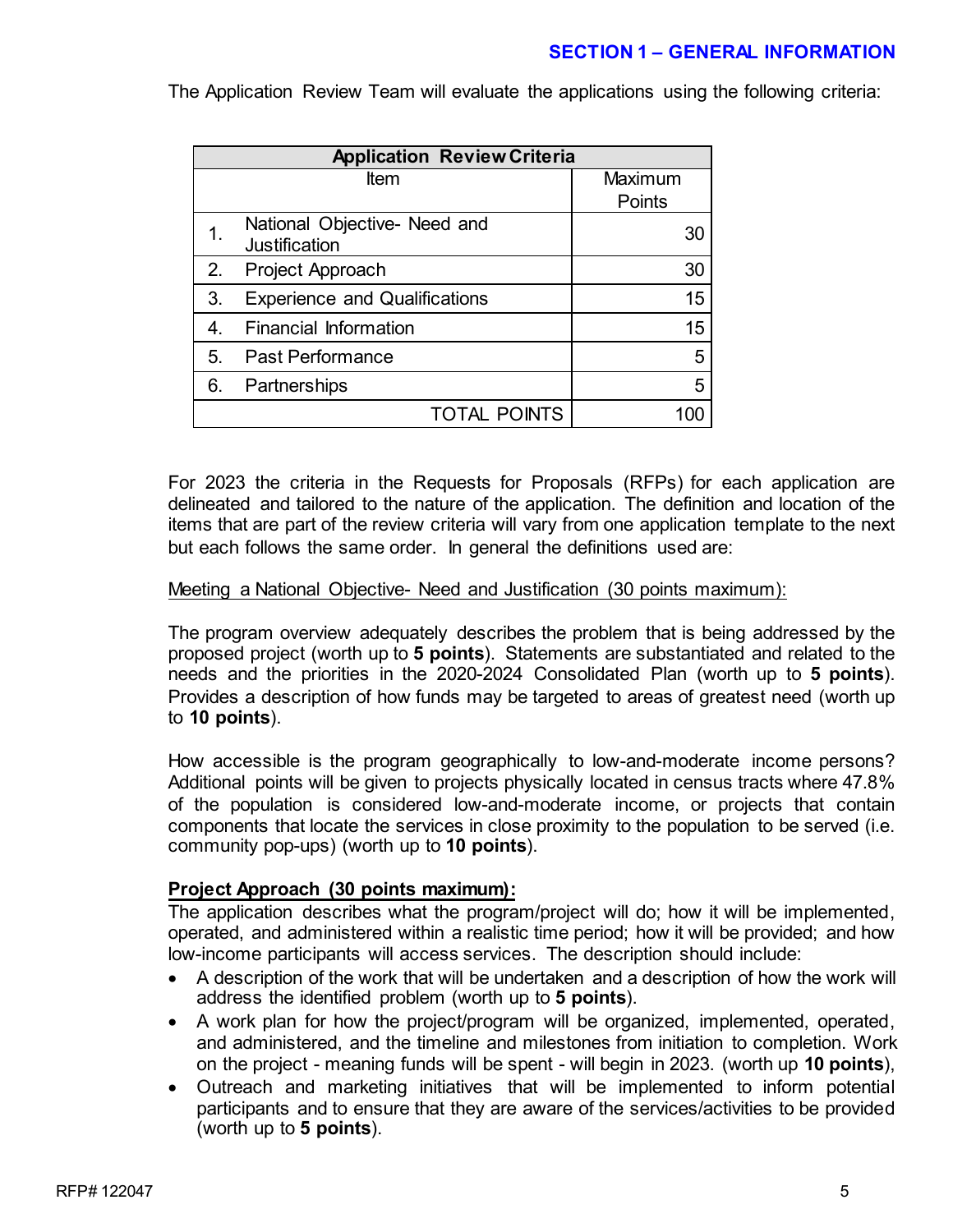- Outcomes are identified and can reasonably be expected to be achieved (worth up to **8 points**).
- If the project requires temporary displacement, indicates the number of households and describes specific assistance to be provided to households temporarily displaced (worth up to **2 points**. Maximum points awarded if no displacement).

#### **Experience and Qualifications (15 points maximum):**

The application provides documentation to justify the organization's capacity to conduct this project. The project is consistent with the mission of the organization.

- The organization has undertaken projects of similar complexity to the one for which funds are being requested (worth up to **4 points**).
- There are staff resources with the skills and experience to administer and conduct an accountable and responsible project (worth up to **7 points**).
- There appears to be adequate board and management oversight along with a commitment to quality and service improvement (worth up to **4 points**).

#### **Financial Information (15 points maximum):**

The application clearly explains and justifies each proposed budget line item and why CDBG and/or HOME funding is required to make the project viable. An explanation in included on the basis for the cost estimates for the project. The budget is realistic. The organization is financially stable. Efforts have been made to secure and to leverage other funding for the project. The application identifies eligible sources of match, if required. Certain types of projects may also be required to submit: a budget summary, detailed project budget, prior- or current-year operating costs, and a 15-year operating budget (worth up to **15 points**).

#### **Past Performance (5 points maximum):**

If the organization has been previously funded, a review of past expenditures and performance shows that the organization has been able to meet timelines and goals in a reasonable fashion, i.e., no unexpended dollars from prior years. Compliance with the contract will include, but not be limited to, submission of reports, adherence to scope of services, and quality of work. (Worth up to **5 points**). New applicants will be automatically awarded 5 points.

#### **Partnerships (5 points maximum):**

Identifies any partnerships that have been or will be formed to ensure the success of the project (worth up to **5 points**).

#### **1.6 Submittal Instructions**

Proposals must be received in the Purchasing – Bid Dropbox located on the [www.danepurchasing.com](http://www.danepurchasing.com/) website no later than the date and time indicated within the RFP Deadline field on the RFP Cover Page or addenda. Late, faxed, mailed, handdelivered, or unsigned proposals will be rejected unless otherwise specified. Dane County is not liable for any cost incurred by proposers in replying to this RFP.

All proposals **must be saved as one PDF file** unless otherwise specified within the RFP document and the file name shall include the RFP# and name of business submitting proposal.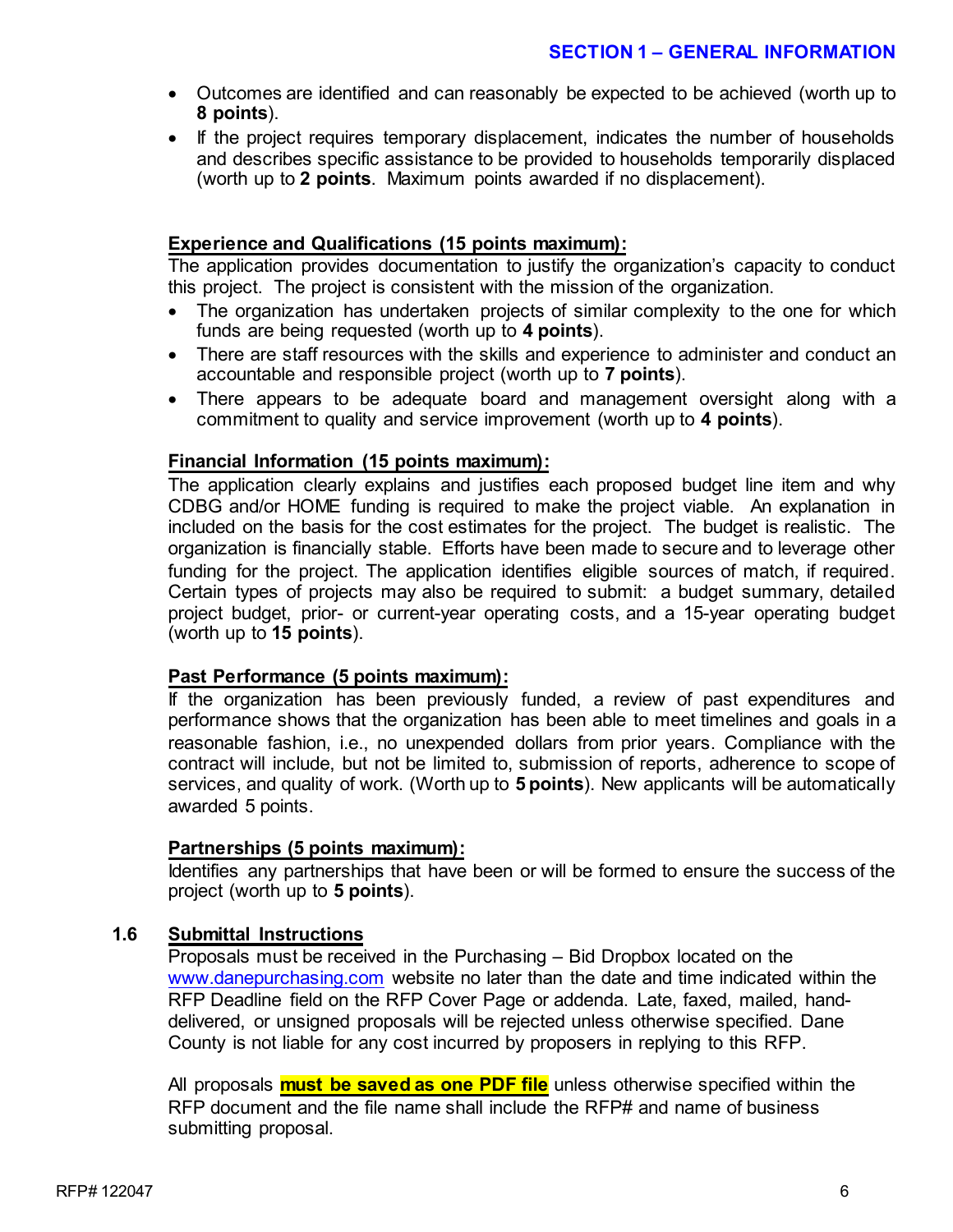Example of how to name the files:

120012 – Vendor Name – RFP Response

120012 – Vendor Name – Cost Proposal

To Submit a Proposal:

- 1. Go to [www.danepurchasing.com](http://www.danepurchasing.com/) and click on Purchasing Bid Dropbox or click on the Open RFP's and Bids page link.
- 2. Click on the Submit a Bid button within the green Purchasing Bid Dropbox.
- 3. Type in the Email, First Name, Last Name and Company information and click Continue.
- 4. Drag and drop the RFP files one at a time into the "Drag files here" box.
- 5. After all files have been placed into the "Drag files here" box, click on the blue Upload button.
	- a. The file upload status can be seen for each document uploaded.
	- b. After each document reaches 100%, it will say "Uploaded".
- 6. Confirm all files have been uploaded and then close out of the window.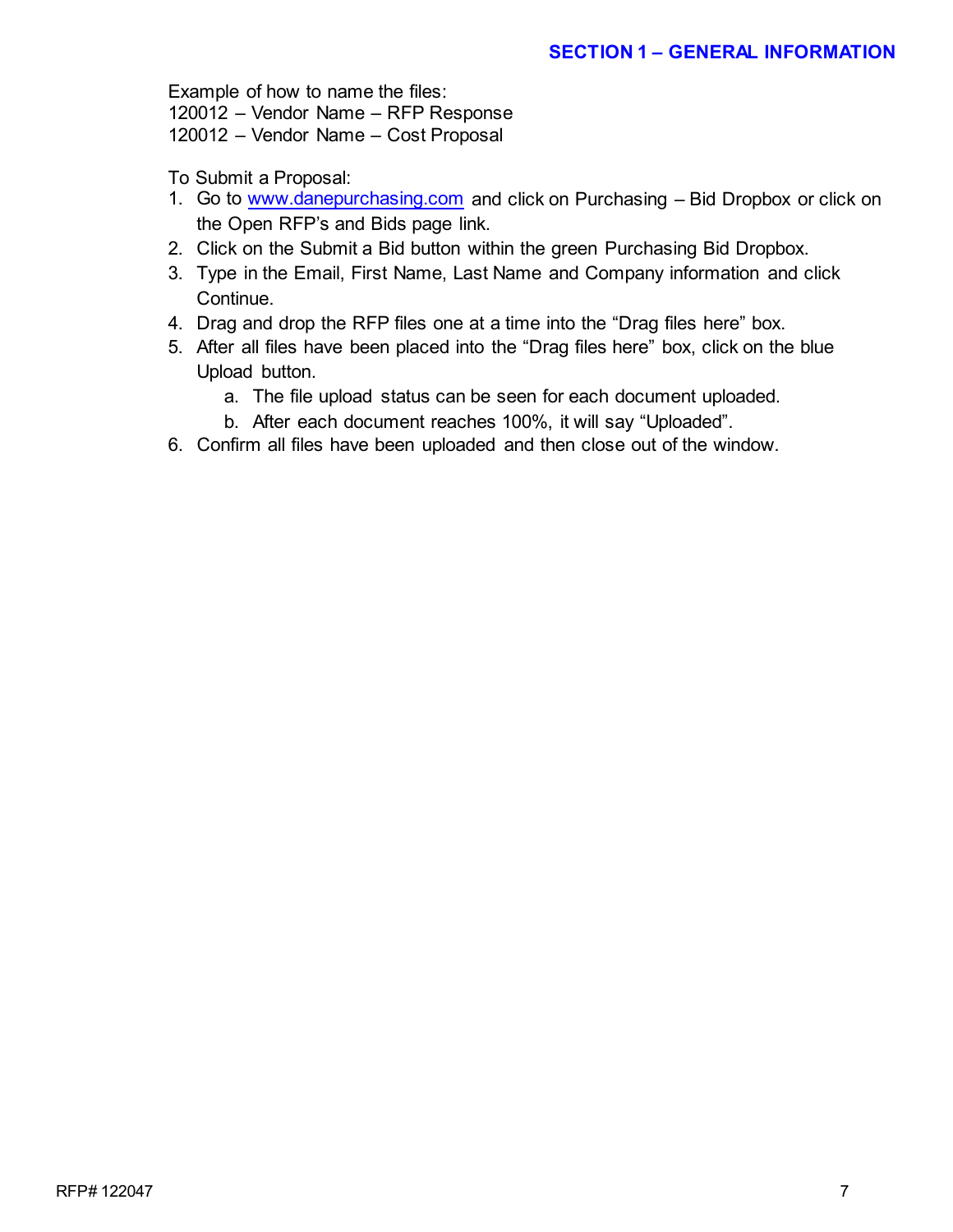#### **2.0 PROJECT OVERVIEW AND SCOPE OF SERVICES**

#### **2.1 Definitions and Links**

The following definitions and links are used throughout the RFP. **County:** Dane County **County Agency:** Department/Division utilizing the service or product. **Dane County Purchasing website:** [www.danepurchasing.com](http://www.danepurchasing.com/) **Fair Labor Practices websites:** [www.nlrb.gov](http://www.nlrb.gov/) and [http://werc.wi.gov](http://werc.wi.gov/) **Purchasing**

**Proposer/Vendor/Firm/Contractor:** a company submitting a proposal in response to this RFP.

#### **2.2 Scope of Services/Specification Overview**

#### **2.2.1 Project Description**

Dane County is soliciting applications from organizations interested in operating a major home rehabilitation program in 2023 targeted to low-and-moderate income residents of single-family owner occupied housing located in the participating municipalities of the Dane County Urban County Consortium listed in Appendix A. Funding is expected to be available under the HUD-funded Community Development Block Grant (CDBG) program. The County reserves the right to fund this project with Home Investment Partnership (HOME) funds. This change in funding source and its implications will be discussed with prospective Subrecipient(s). Please refer to the attached document: *CDBG HOUSING REHABILITATION DEFERRED PAYMENT LOANS PROGRAM STANDARDS* for additional details.

#### **Eligible Applicants**

Public or private non-profit agencies or organizations including faith-based organizations, units of local government, and Community-Based Development Organizations.

#### **Project Basics**

Applicants may target the program to a specific community, a specific development, or to the entire Dane County Urban County Consortium.

Organizations selected as subrecipients to operate a major home rehabilitation program will be expected to comply with the requirements in the *CDBG Housing Rehabilitation Deferred Payment Loans Program Standards* for operating the program*.*

These include, in part:

- Marketing the program.
- Conducting initial intake and eligibility determinations of applicants.
- Providing information to the County on the addresses of each household requesting assistance in order for the County to conduct an environmental review.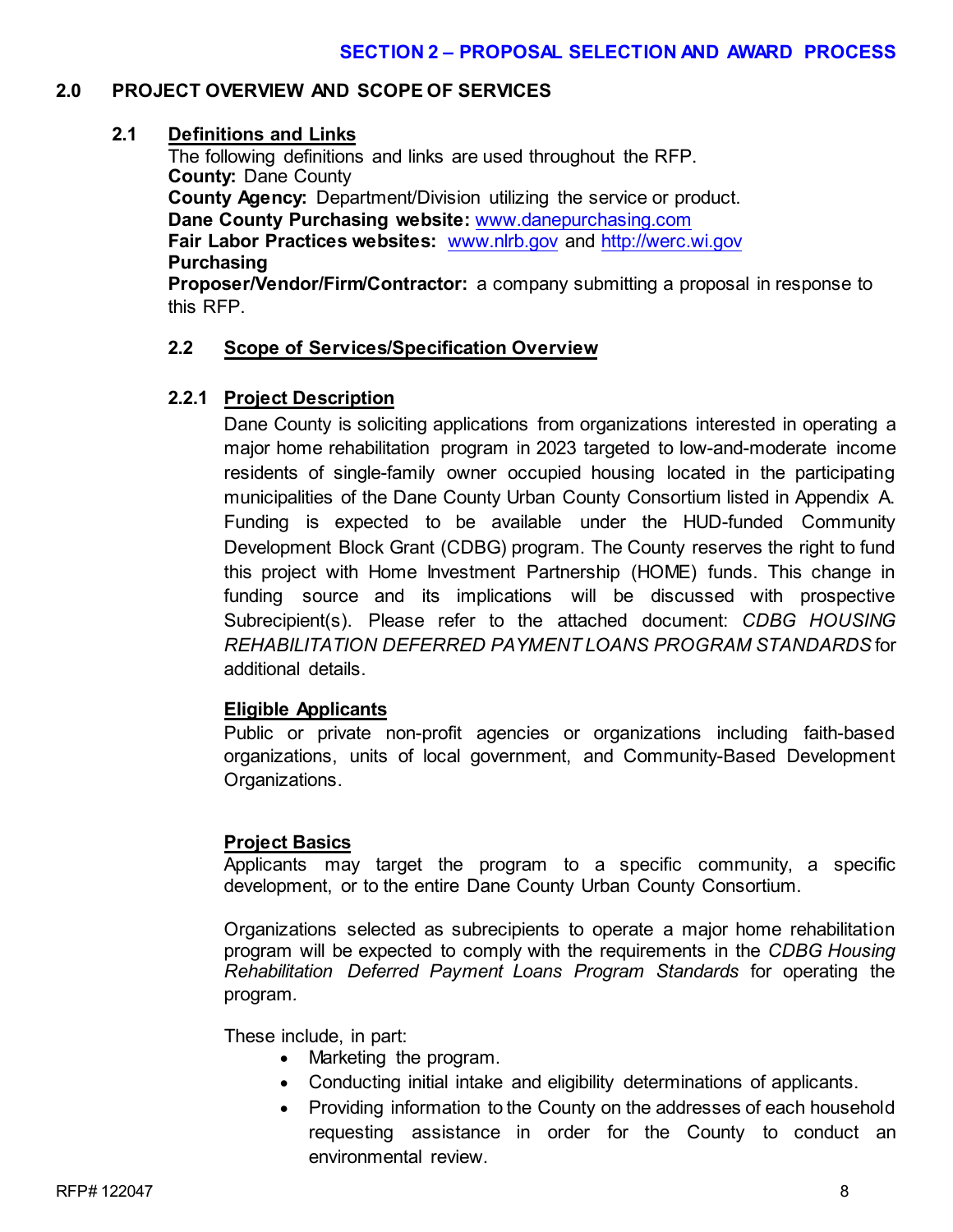- Not beginning any work on a home until the County issues a notice to proceed for that home.
- Documenting the size and combined income of each household receiving assistance, including collecting income documentation.
- Documenting the eligibility of the property receiving assistance.
- Conducting an on-site Housing Quality Standards (HQS) review of each property to document necessary repairs and note any areas where the home fails inspection.
- Performing initial cost estimates and work write-ups of the work to be done.
- Either completing the needed repairs and/or following the procurement requirements of 24 CFR 84.40-48 when needing to contract for repairs. This includes checking that contractors are not debarred or suspended from receiving federal funds and doing outreach to women, minority, and Section 3 business concerns. If procurement is done, then estimates/bids are to be shared with the homeowner and the homeowner must be able to select the most reasonable and responsive bids for the project.
- Providing the CDBG/HOME Program Specialist with the loan amount, title work, property appraisal, and household eligibility.
- Executing and filing with the Dane County Register of Deeds the mortgage and note.
- All work is to be completed in compliance with the requirements of the *Dane County CDBG Housing Rehabilitation – Deferred Payment Loans Program Standards* and the *Dane County CDBG and HOME Program Rehabilitation Standards*.
- At the time of work completion the homeowner will verify in writing that the work has been completed in a satisfactory manner and the Subrecipient will document completed work on a HUD Quality Standards Inspection and provide a letter stating that the property meets HUD HQS standards and any applicable local codes.
- Maintaining all required documentation and submitting reports in a timely fashion to the County.

#### **Eligible Borrowers**

- Eligible program participants must occupy the home to be repaired and have no intent of discontinuing occupancy of the home in the foreseeable future.
- Eligible program participants must meet the Department of Housing and Urban Development (HUD) income requirements for low-and-moderate income households at the time of application.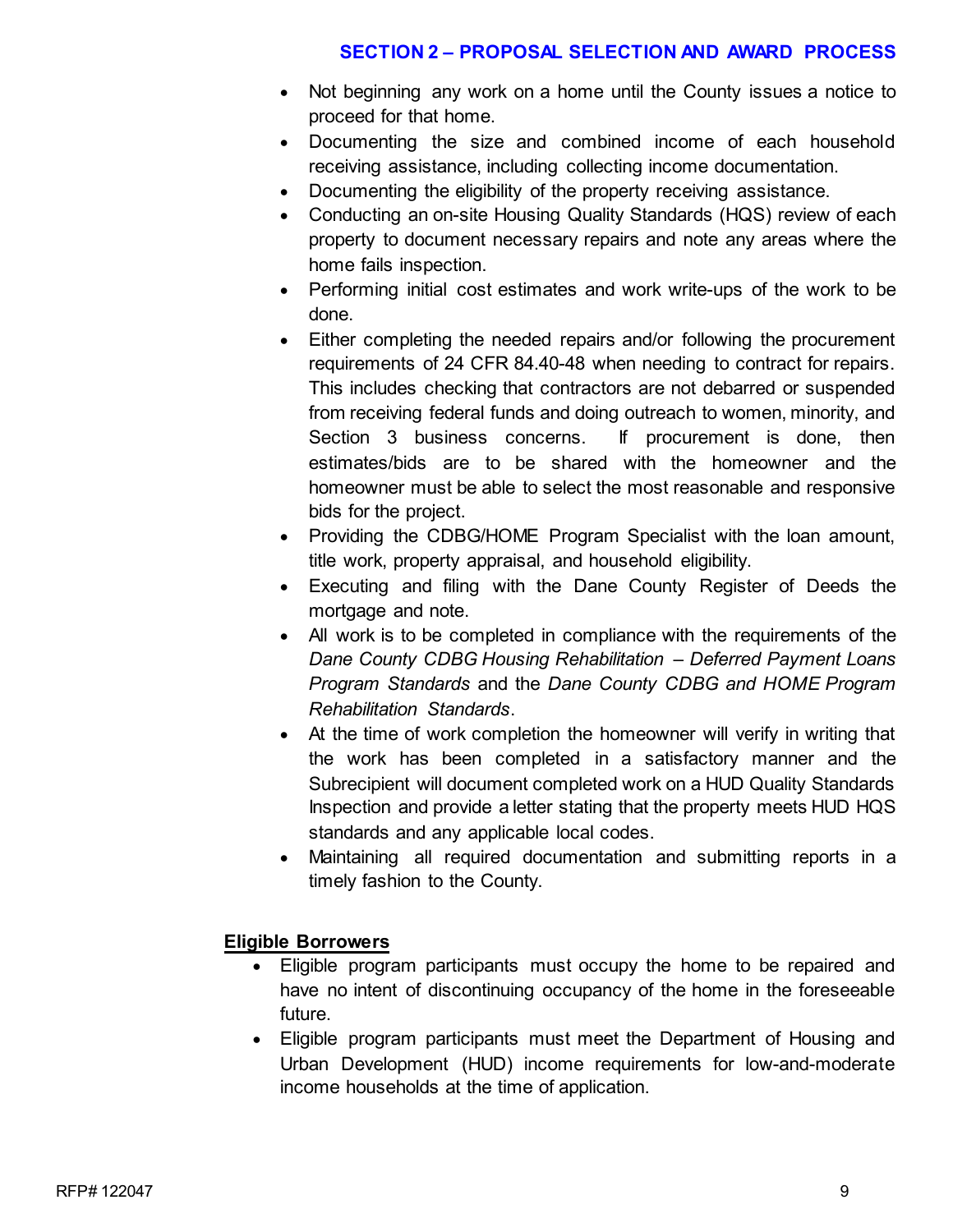- Applicants must be considered in good financial standing with all entities that hold a lien or mortgage on the property to be rehabilitated. Applicants with workout repayment plans with lien holders will not be considered. All small claims judgments against applicants must be satisfied prior to loan closing. Applicants will be requested to provide permission to verify employment, mortgages, deeds of trust, savings accounts, credit accounts, and all other information necessary to complete an application for a housing rehabilitation loan. Applicants showing any probability of foreclosure or bankruptcy may be determined ineligible for the program.
- Eligible borrowers must be current on their property taxes and have an escrow account for property taxes and insurance set up with their primary lender.

#### **Eligible Properties**

- Existing owner-occupied, single-family, residential properties containing one dwelling unit.
- Manufactured housing is eligible when such housing constitutes part of the community's permanent housing stock. (24 CFR 570.202 (a) (5)).
- Property must be located in one of the 56 participating municipalities of the Dane County Urban County Consortium.
- Total debt secured by the property, including the CDBG-funded loan, cannot exceed 95% of the after rehabilitation value of the property.
- An appraisal is required.
- The after-rehabilitation value of the property may not exceed 95% of the area median purchase price as determined by HUD.

#### **Eligible Work Items**

Any approved exterior rehabilitation is eligible. Interior code-related work is allowed, provided that all exterior code-related work is addressed first.

- Abatement of asbestos hazards
- Chimney repair or replacement or flue liner replacement
- Code repairs and upgrades for plumbing, heating, or electrical systems
- Exterior painting
- Foundation repair
- Gutter and downspout repair or replacement
- Wall and attic insulation
- Plumbing fixture repair or replacement
- Porch repair or reconstruction (including concrete stairs and stoops), including ramps for ADA accessibility
- Removal and replacement of deteriorated, hazardous concrete, excluding garage slab replacement
- Roof repair or replacement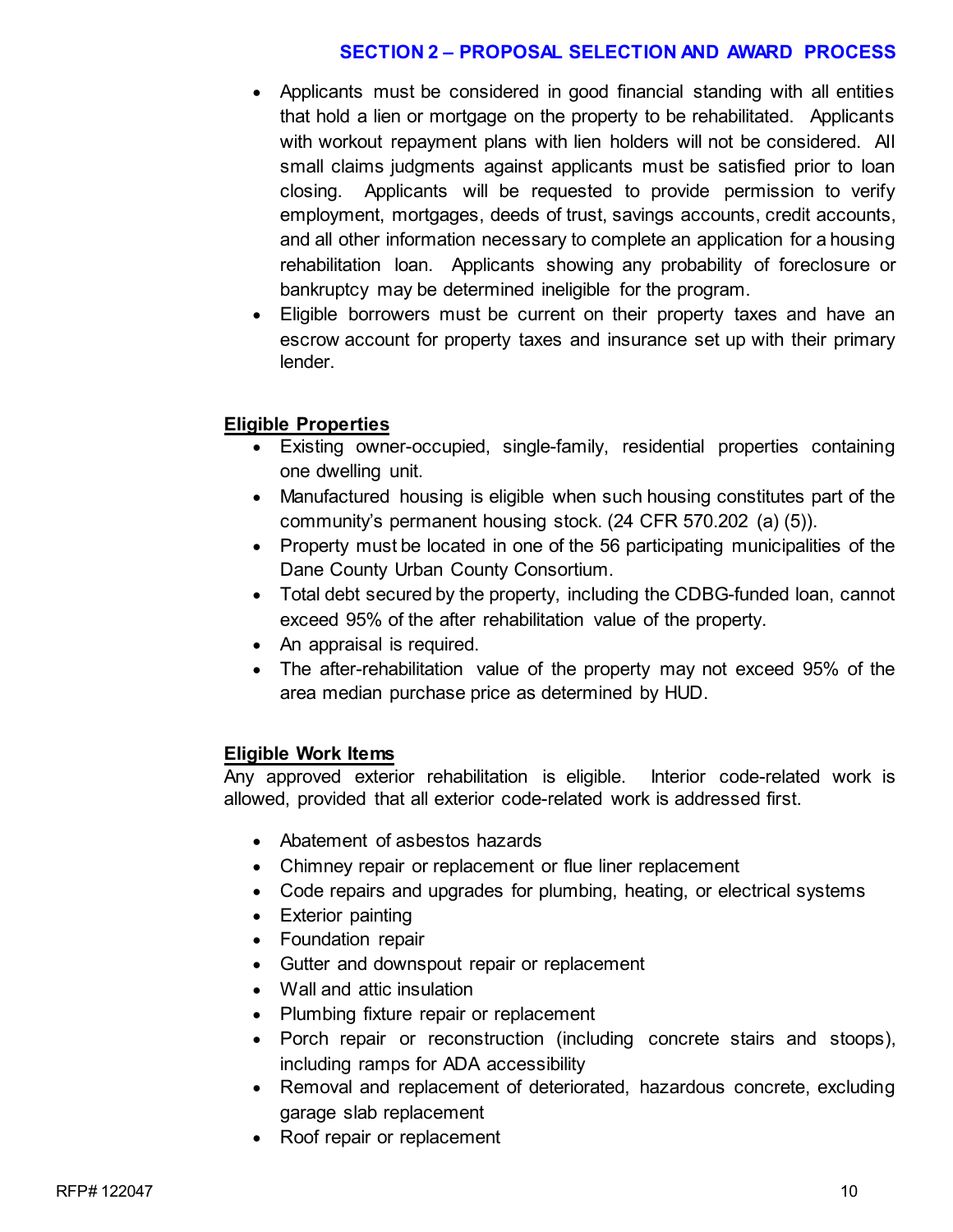- Installation of security devices, including smoke detectors and dead bolt locks
- Siding repair or installation of new siding to increase energy efficiency
- Replacement of stove or refrigerator to increase energy efficiency
- Window and door repair or replacement including storm doors

#### *Rehabilitation does not include:*

- Installation of luxury items, such as a swimming pool;
- Costs of equipment, furnishings, or other personal property not an integral structural fixture, such as: a window air conditioner; or a washer or dryer (but a stove or refrigerator is allowed);
- Labor costs for homeowners to rehabilitate their own property.

#### **Type Of Assistance**

The minimum amount of loan funds for rehabilitation work is \$3,000 and the maximum is \$24,999. If the property has an extensive amount of rehabilitation work required to bring the property back to standard code, a waiver may be approved by the Division of Housing Access & Affordability staff to increase the loan amount not to exceed the lower of 95% loan to value or the lifetime Dane County Community Development block grant assistance limit.

#### **Rehabilitation Standards**

The work being undertaken must comply with the standards set forth in the *Dane County CDBG and HOME Rehabilitation Standards* that are intended to assure that improved housing is livable, healthful, safe, and physically sound. The housing must also meet handicapped accessibility requirements, where applicable**.** 

#### **Federal Labor Standards**

These HUD requirements apply to rehabilitation projects with 8 or more CDBGassisted units and apply to the entire project, not just the portion funded by County CDBG funds. If a grant contract is awarded and Davis-Bacon will be triggered, labor standards requirements will be described in detail in the contract with the County. Additional information also can be obtained in the HUD *Contractor's Guide to Prevailing Wage Requirements for Federally-Assisted Construction Projects at [http://portal.hud.gov/hudportal/documents/huddoc?id=4812-](http://portal.hud.gov/hudportal/documents/huddoc?id=4812-LRguide.pdf) [LRguide.pdf.](http://portal.hud.gov/hudportal/documents/huddoc?id=4812-LRguide.pdf)*

#### **2.2.2 Objectives:**

To promote the rehabilitation of existing single-family, owner-occupied housing as a means to maintain affordable housing for the residents of the Dane County Urban County Consortium

#### **2.2.3 Needs:**

• Projects must assist low-and-moderate-income persons in the participating municipalities of the Dane County Urban County Consortium.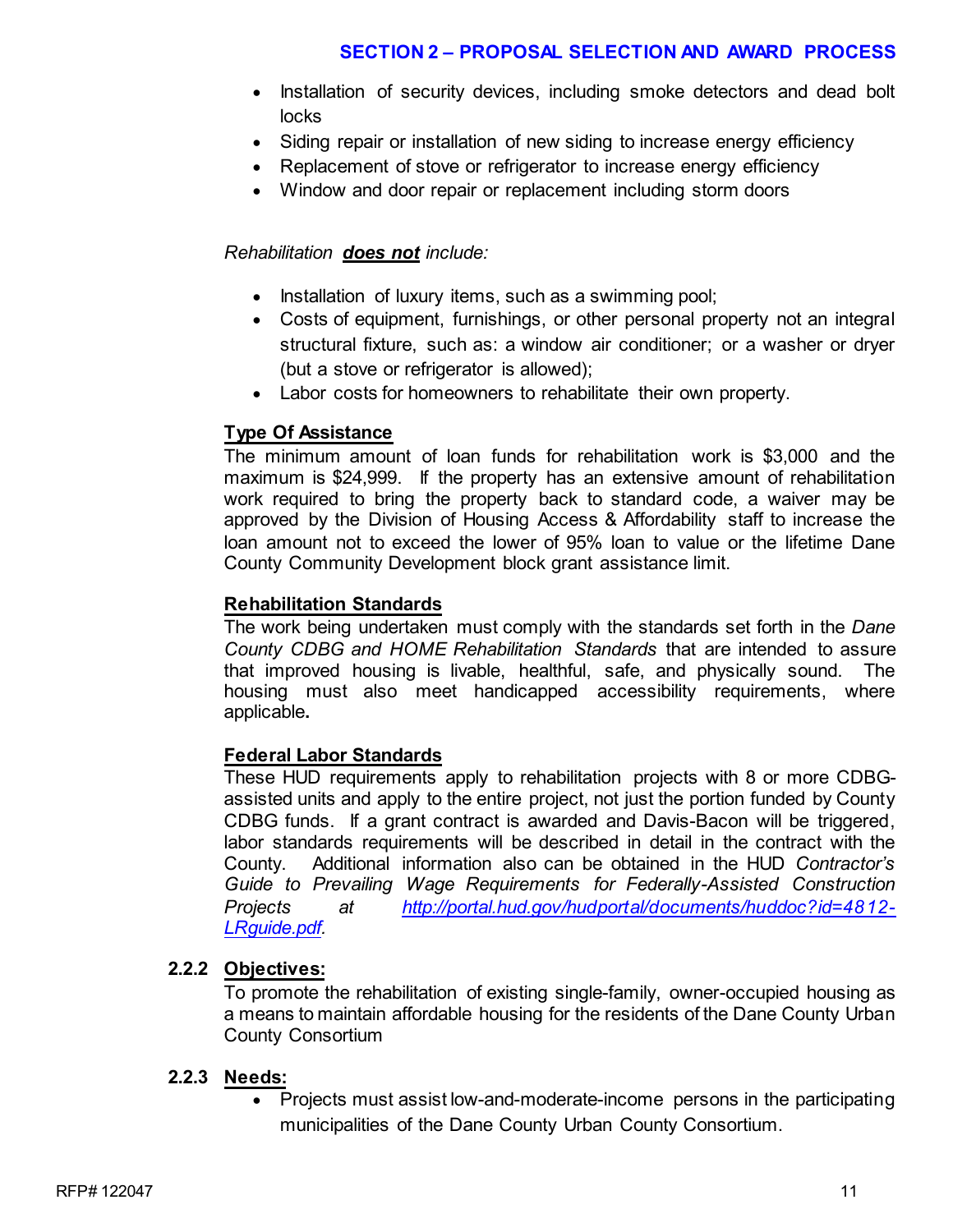- It is expected that projects will meet community needs documented through "hard" data sources.
- Any additional funding needed to make the project viable must be secured in order for a contract to be executed.
- Projects must be shovel-ready, meaning that rehabilitation work will begin in the year in which the contract is awarded.
- Projects must be delivered in a cost effective manner with measurable performance outcomes.
- It is expected that all or a portion of funds will be targeted to areas of greatest need.

#### **2.2.4 Current Operations:**

The 2022 funds were awarded to Project Home in the amount of \$165,000.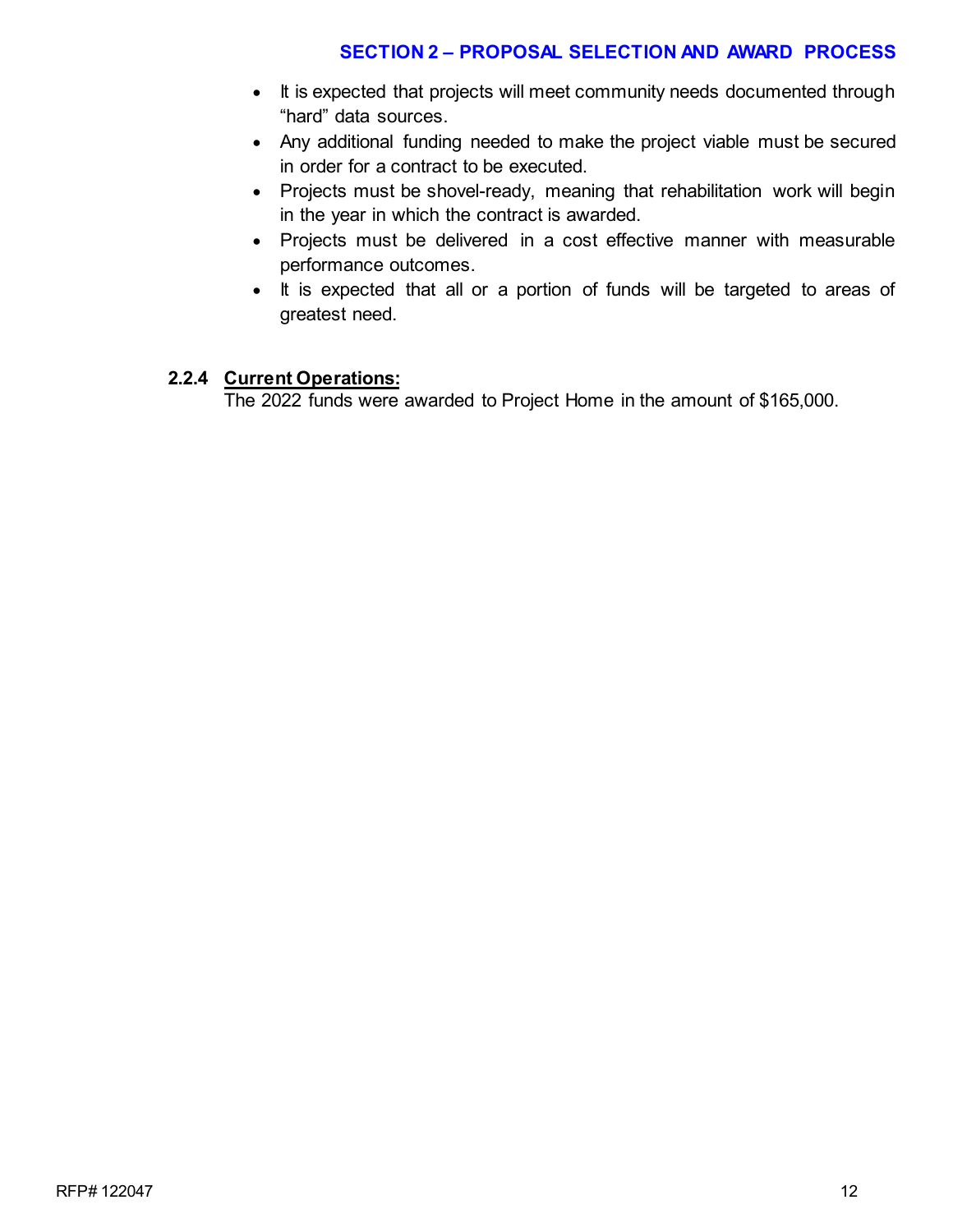#### **3.0 RFP RESPONSE PREPARATION REQUIREMENTS**

Proposals shall be organized to comply with the section numbers and names as shown below. Each section heading should be clearly marked. The RFP sections which should be submitted/responded to are:

#### **3.1 Attachment A – Vendor Information**

#### **3.2 Need and Justification**

The project need and justification adequately describes the problem that is being addressed by the proposed project. Statements are substantiated with "hard" data sources. Provides a description of how funds may be targeted to areas of greatest need.

#### **3.3 Beneficiaries**

The application describes the population to be served. Additional points will be given to projects located in census tracts where 47.8% of the population are considered lowand-moderate income.

#### **3.4 Project Approach**

The application provides:

- A detailed description of the scope of work that will be undertaken and a description of how the work will address the identified problems.
- A description of any partnerships that have been or will be formed to ensure the success of the project.
- Plans for notice and the relocation process for tenants, if needed.
- A work plan for how the project/program will be organized, implemented, operated, and administered, and the timeline and milestones from initiation to completion. Work on the project – meaning funds will be spent – will begin in 2023.

#### **3.5 Experience and Qualifications**

The application describes the experience of the organization related to rehabilitation work, performing income documentation for income eligibility, and the experience and qualifications of key staff to be assigned to the project. There appears to be adequate board and management oversight.

#### **3.6 Financial Information**

The application clearly explains and justifies each proposed budget line item and why CDBG funding is required to make the project viable. An explanation of the bases of the cost estimates for the project is included. The budget is realistic. The organization is financially stable. Efforts have been made to secure and to leverage other funding for the project.

#### **3.7 Mandatory Requirements**

In order to be evaluated, programs must:

NOTE: Programs not meeting the mandatory requirements will not be evaluated.

3.7.1 Be an eligible activity.